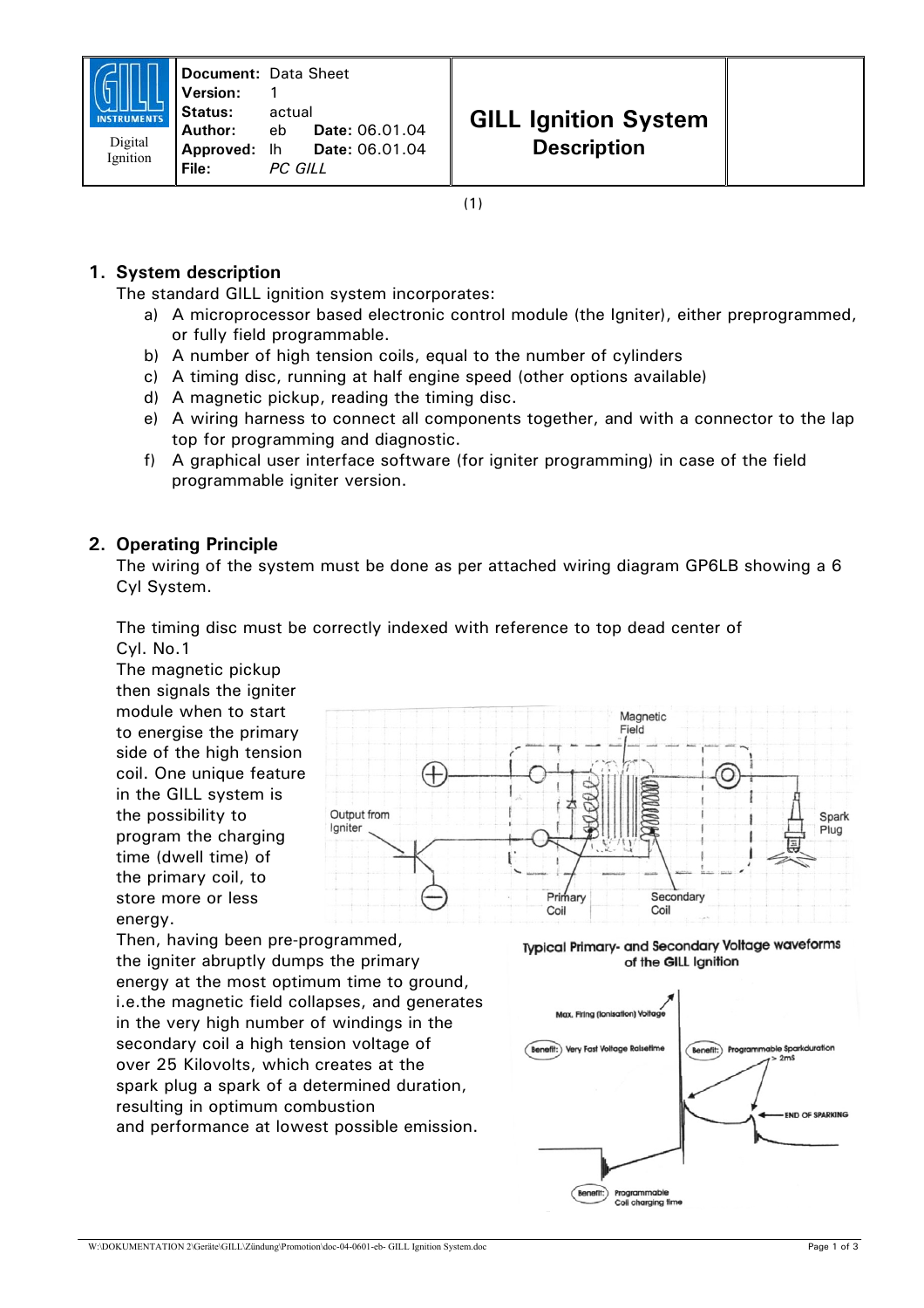(2)

## **3. Typical advantages of the GILL System**

- 3.1 It is based on non wasted spark. Each cylinder has its own ignition coil and provides a spark of optimised (programmable) duration **at the compression stroke only.** This way, less wear at the spark plug occurs. It also prevents dangerous blow back into the manifold which systems with wasted spark, firing also at the exhaust stroke, can cause.
- 3.2 As an inductive ignition system, sparks with more energy can be provided, resulting in more intensive combustion of the mixture. Yet, the raise time of the secondary voltage is still extremely rapid, allowing to fire even contaminated plugs.

### **4. A few considerations**

#### 4.1 **Timing accuracy**

In order to obtain the best possible efficiency, and avoiding engine over heating and also harmful engine knocking, it is important that the spark occurs at the correct time for a given load, speed and air/fuel ration condition.

The high precision of the GILL timing disc geometry will provide very accurate, consistent spark timing. However only under the condition that:



- a) the timing disc runs true within  $\pm$  0.2mm and its supporting shaft has not more than 0.1mm lateral play.
- b) there is no differential movement between the magnet pickup and the timing disc, i.e. the pickup must be firmly fixed on a non vibrating bracket.